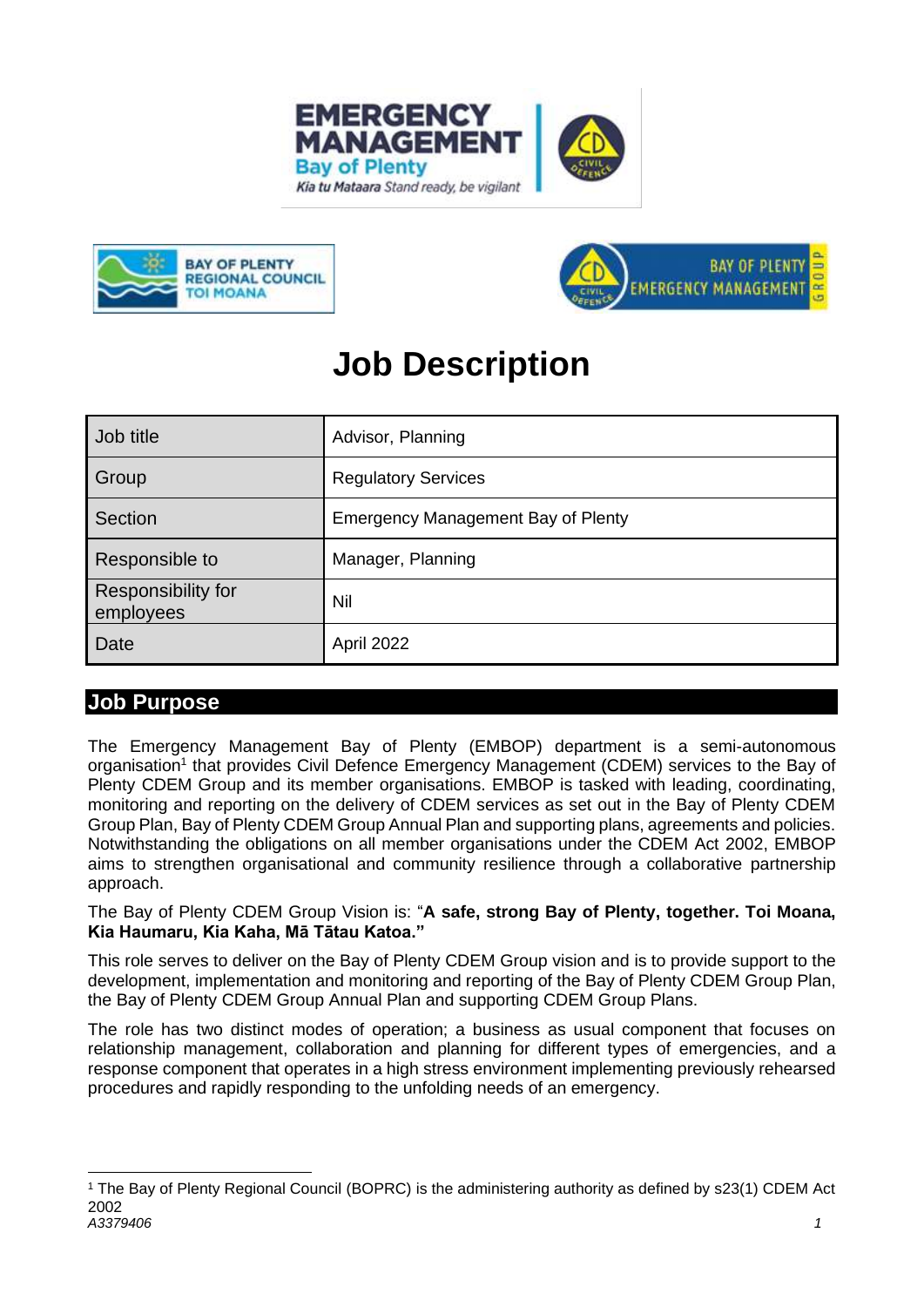# **Functional relationships (relating to others)**

| <b>External</b> |                                                                            | Purpose and frequency of contact |                                  |              |
|-----------------|----------------------------------------------------------------------------|----------------------------------|----------------------------------|--------------|
|                 | Management from Local<br>Authorities within the Bay<br>of Plenty region    | $\bullet$                        | Coordination, advice and support | Weekly       |
|                 | Representatives from<br>partner organisations<br>(Police, Fire, Health)    | $\bullet$                        | Coordination, advice and support | Weekly       |
|                 | Lifeline utility<br>organisations                                          | $\bullet$                        | Coordination, advice and support | Weekly       |
|                 | Representatives from<br><b>Central Government</b><br>departments and NGO's |                                  | Coordination, advice and support | Weekly       |
|                 | <b>CDEM Managers and</b><br>staff                                          |                                  | Coordination, advice and support | Daily        |
|                 | <b>CDEM Group and Local</b><br>Controllers                                 | $\bullet$                        | Coordination, advice and support | Weekly       |
|                 | CDEM Group CEG and<br><b>CEG Operations</b><br>Subcommittee members        | $\bullet$                        | Coordination, advice and support | Weekly       |
|                 | <b>CDEM Group Joint</b><br>Committee members                               |                                  | Coordination, advice and support | Occasionally |
|                 | Consultants and<br>contractors                                             |                                  | Coordination, advice and support | Occasionally |
|                 | Community Groups and<br>members of the public                              | $\bullet$                        | Coordination, advice and support | Daily        |

| Internal |                                                                  | Purpose and frequency of contact |                                                 |              |
|----------|------------------------------------------------------------------|----------------------------------|-------------------------------------------------|--------------|
|          | <b>Emergency Management</b><br>Bay of Plenty staff               | ٠                                | Coordination, advice and support                | Daily        |
|          | Staff at all levels within<br>Bay of Plenty local<br>authorities | $\bullet$                        | Leadership, coordination, advice<br>and support | Daily        |
|          | Section Managers, Group<br>Managers and the Chief<br>Executive   | $\bullet$                        | Coordination, advice and support                | Occasionally |
|          | Councillors                                                      |                                  | Coordination, advice and support                | Occasionally |

# **Key result areas**

The job encompasses the following major functions or key result areas:

- Planning, Monitoring and Reporting
- Relationship management
- Bay of Plenty Regional Council Corporate contribution
- Emergency Response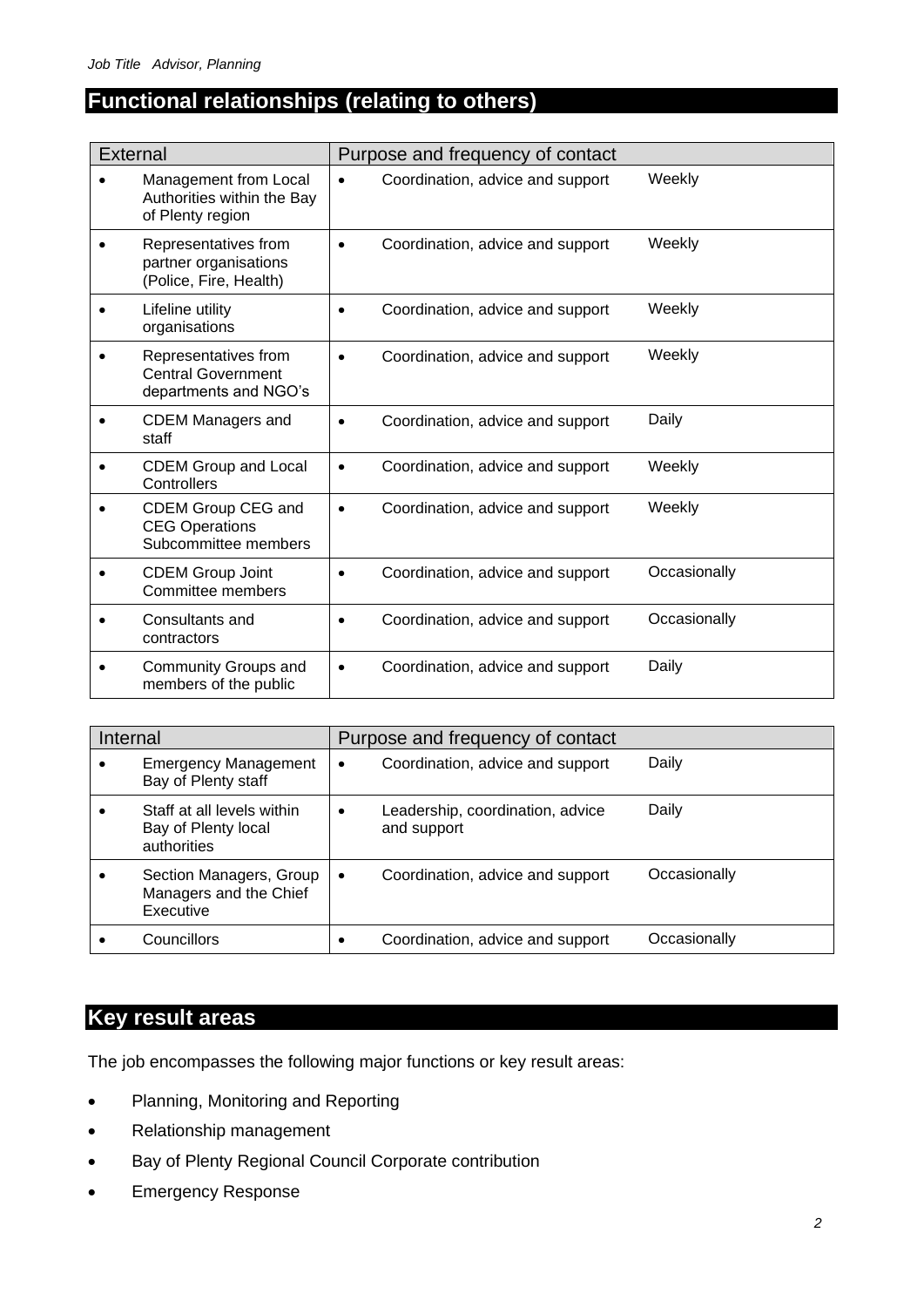The requirements in the above key result areas are broadly identified below:

# **Key accountabilities**

| Key accountabilities                                                                                                                                                                                                                                                                                                                       | Key accountability measures                                                                                                                                                                                                                                                                                                                      |
|--------------------------------------------------------------------------------------------------------------------------------------------------------------------------------------------------------------------------------------------------------------------------------------------------------------------------------------------|--------------------------------------------------------------------------------------------------------------------------------------------------------------------------------------------------------------------------------------------------------------------------------------------------------------------------------------------------|
| (jobholder is responsible for)                                                                                                                                                                                                                                                                                                             | (jobholder is successful when)                                                                                                                                                                                                                                                                                                                   |
| <b>Planning, Monitoring and Reporting</b><br>1                                                                                                                                                                                                                                                                                             |                                                                                                                                                                                                                                                                                                                                                  |
| Champion effective hazard risk<br>$\bullet$<br>management on behalf of the Group.                                                                                                                                                                                                                                                          | Hazard risk management is integrated into<br>$\bullet$<br>CDEM planning.                                                                                                                                                                                                                                                                         |
| Support identification and planning for the<br>mitigation of all hazards and their<br>consequences.                                                                                                                                                                                                                                        | Hazard risk mitigation strategies are planned<br>٠<br>and implemented.                                                                                                                                                                                                                                                                           |
| Coordination of all CDEM Group reporting<br>٠<br>requirements, including preparing the<br>CDEM Group annual and quarterly reports.                                                                                                                                                                                                         | High quality CDEM reporting including the<br>CDEM Group annual and quarterly reports.                                                                                                                                                                                                                                                            |
| Support all CDEM Group monitoring and<br>$\bullet$<br>evaluation programmes including<br>maintenance of the CDEM Group Capability<br><b>Risk Register</b>                                                                                                                                                                                  | <b>CDEM Group Capability Risk Register is</b><br>$\bullet$<br>maintained and an effective monitoring<br>mechanism.                                                                                                                                                                                                                               |
| Support the coordination of CDEM Group<br>$\bullet$<br>submissions to national and partner agency<br>plans and policies<br>Monitor and analyse national, regional and<br>$\bullet$                                                                                                                                                         | <b>CDEM Group submissions demonstrate</b><br>collaboration, informed contributions and<br>meet prescribed deadlines.                                                                                                                                                                                                                             |
| local emergency management practice to<br>ensure that CDEM planning, policy and<br>advice represents best practice.                                                                                                                                                                                                                        | CDEM best practise is identified and<br>integrated in CDEM planning.                                                                                                                                                                                                                                                                             |
| Provide advice and support through regular,<br>$\bullet$<br>relevant reports on progress, initiatives and<br>issues.                                                                                                                                                                                                                       | Effective advice and support is provided.<br>$\bullet$                                                                                                                                                                                                                                                                                           |
| <b>Relationship management</b><br>$\mathbf{2}$                                                                                                                                                                                                                                                                                             |                                                                                                                                                                                                                                                                                                                                                  |
| Establish and maintain close working<br>$\bullet$<br>relationships with internal and external<br>contacts including local authorities,<br>emergency services, central government<br>agencies, non-government organisations,<br>communities, Māori, suppliers, consultants,<br>and contractors.<br>Ensure that the relationship between the | Effective, professional relationships and<br>$\bullet$<br>partnerships are developed and maintained<br>with internal and external contacts.<br>Key external stakeholders consider that their<br>۰<br>relationship with the EMBOP / CDEM Group<br>is positive and constructive.<br>Professional image is conveyed in public and<br>sector forums. |
| EMBOP / CDEM Group and its key external<br>stakeholders is positive and constructive.<br>Manage strategic and operational CDEM<br>stakeholder relationships at a local, group<br>and national level.                                                                                                                                       |                                                                                                                                                                                                                                                                                                                                                  |
| Represent EMBOP / CDEM Group at<br>appropriate forums, committees,<br>conferences, seminars and other events.                                                                                                                                                                                                                              |                                                                                                                                                                                                                                                                                                                                                  |
| <b>Bay of Plenty Regional Council</b><br>3<br><b>Corporate contribution</b>                                                                                                                                                                                                                                                                |                                                                                                                                                                                                                                                                                                                                                  |
| Promote the implementation of the Corporate<br>Culture Statement, Leadership Model and<br>Health and Safety Systems.                                                                                                                                                                                                                       | Corporate responsibilities are undertaken and<br>$\bullet$<br>completed accurately, meeting specified<br>standards and within agreed timeframes.                                                                                                                                                                                                 |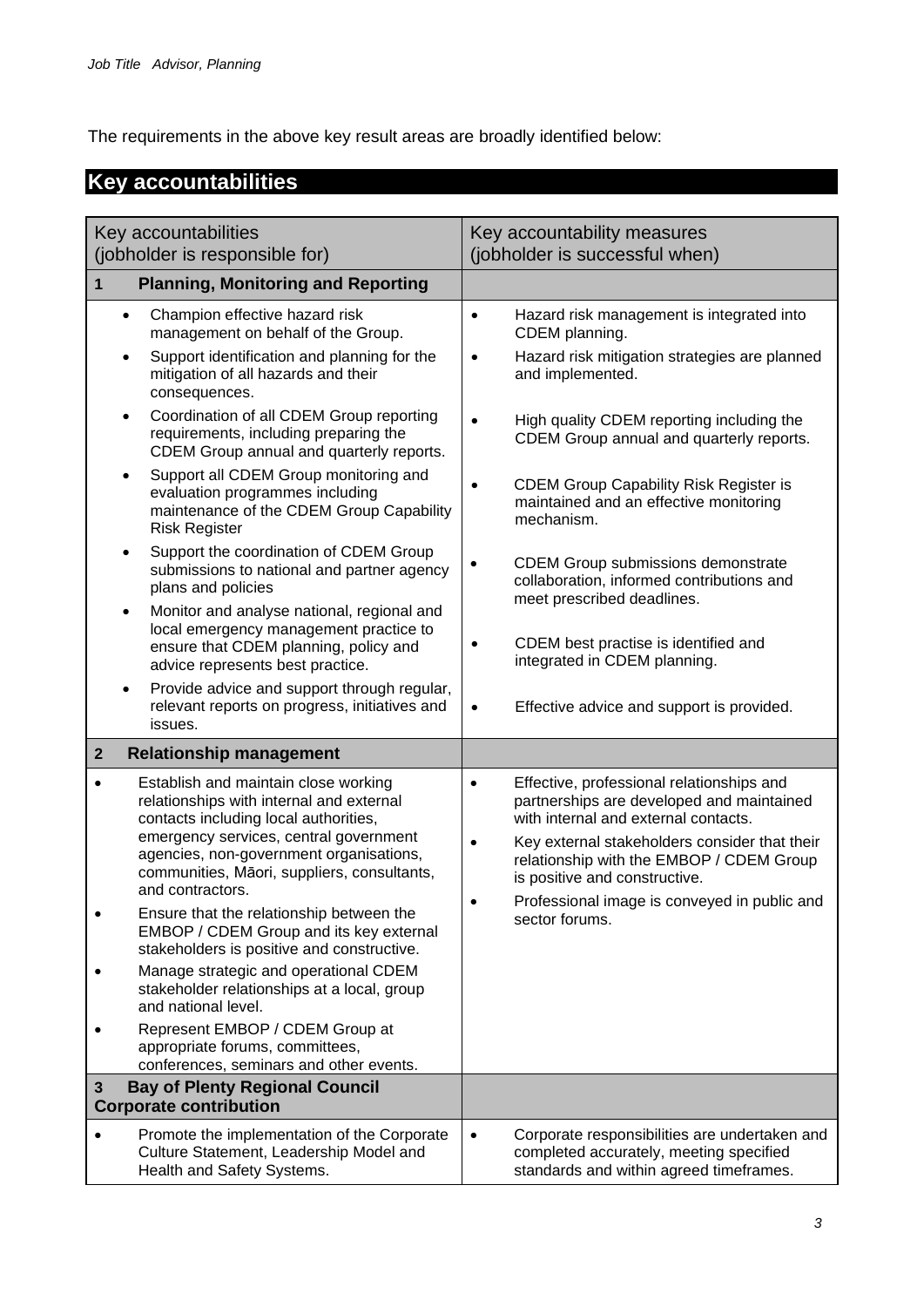|   | Key accountabilities<br>(jobholder is responsible for)                                                                                                                                                                                                                                                                                                                                                           | Key accountability measures<br>(jobholder is successful when)                                                                                                                                                                                                                                                                                                                                                                                     |
|---|------------------------------------------------------------------------------------------------------------------------------------------------------------------------------------------------------------------------------------------------------------------------------------------------------------------------------------------------------------------------------------------------------------------|---------------------------------------------------------------------------------------------------------------------------------------------------------------------------------------------------------------------------------------------------------------------------------------------------------------------------------------------------------------------------------------------------------------------------------------------------|
|   | Recognise individual responsibility for<br>Workplace Health and Safety under the<br>Health and Safety at Work Act 2015.<br>Meet the statutory responsibilities detailed in<br>the Information Management Policy and<br>Procedures standard.<br>Provide advice to BOPRC in order that<br>Bay of Plenty Regional Council may meet its<br>statutory responsibilities for civil defence and<br>emergency management. | Hazards are identified and all incidents and<br>accidents are reported.<br>Participate in any wellness programmes,<br>٠<br>such as stress management training and<br>health monitoring.<br>EMBOP records are created and maintained<br>in corporate information systems, meeting<br>specified information management standards.<br>Participate in any CDEM training initiatives<br>$\bullet$<br>and assist with any civil defence<br>emergencies. |
| 4 | <b>Emergency Response</b>                                                                                                                                                                                                                                                                                                                                                                                        |                                                                                                                                                                                                                                                                                                                                                                                                                                                   |
|   | Respond to emergency situations in<br>accordance with Bay of Plenty CDEM Group<br>plans and EMBOP SOPs;                                                                                                                                                                                                                                                                                                          | Effective contribution to the emergency<br>response in accordance with prescribed<br>procedures and protocols.                                                                                                                                                                                                                                                                                                                                    |
|   | Close up in the designated Emergency<br>Centre or as directed by the Director<br><b>Emergency Management;</b>                                                                                                                                                                                                                                                                                                    | Pre-existing professional relationships are<br>maintained and developed and new,<br>professional relationships are identified and                                                                                                                                                                                                                                                                                                                 |
|   | Assume the assigned emergency response<br>role; and                                                                                                                                                                                                                                                                                                                                                              | established.                                                                                                                                                                                                                                                                                                                                                                                                                                      |
|   | Carry out assigned tasks.                                                                                                                                                                                                                                                                                                                                                                                        |                                                                                                                                                                                                                                                                                                                                                                                                                                                   |

## **Delegations**

Delegation as set out in the Chief Executive's Delegations Manual.

# **Freedom to Act**

Guidelines and support available to assist the jobholder to make decisions e.g. policy documents, standard procedures, reference to team leader or senior employees. If jobholder can make decisions without approval from anyone else, please note that authority.

- Acts in accordance with CDEM Act 2002, National CDEM Plan Order 2015, Ministry of Civil Defence & Emergency Management (MCDEM) Directors Guidelines (DGL's), the Bay of Plenty CDEM Group Plan, Bay of Plenty CDEM Group Annual Plan and supporting plans, agreements and policies.
- Required to make decisions based on limited available information, under pressure during emergency situations.
- Receives guidance and support from Managers, Planning and Operations, Principle Advisors, Senior Advisors and Advisors in EMBOP.
- Guidance and direction provided by the Director, Emergency Management. Technical Advice and support from the Ministry of Civil Defence & Emergency Management (MCDEM).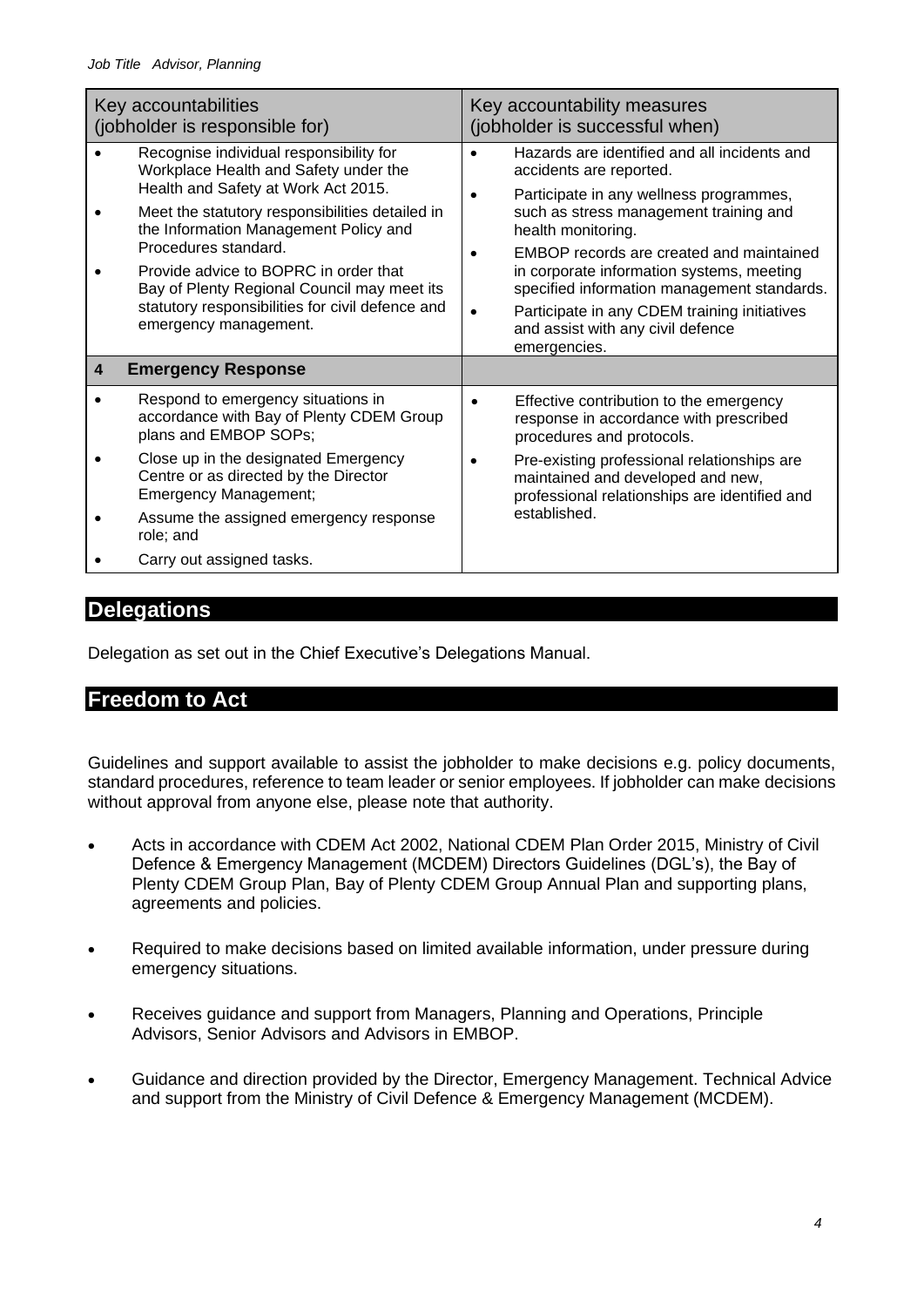#### **Work complexity**

Most challenging duties typically undertaken:

- Support the Group Controller in leading a CDEM Group response to emergency events at no notice in a high stress environment.
- Lead and/or coordinate and/or support the development and implementation of CDEM activities integrated across the 4 R's (reduction, readiness, response and recovery) in a range of differing organisations, where cultures, work practices and funding models vary.
- Develop and maintaining strong, trusting relationships in a multi-agency setting that will effectively deliver coordinated response activate during emergency events.
- Effective cross functional, cross organisational and cross agency collaboration to deliver emergency management services to the communities of the Bay of Plenty CDEM Group.

#### **Other aspects**

Note any significant aspects of this job that have not been captured elsewhere in this document.

- The position will also fulfil the role of an Emergency Management Advisor in an emergency response, and will support the Group Controller in leading the CDEM Group response to major emergencies and disasters.
- This position will provide for 24/7 emergency on call through a duty arrangement system.
- Emergency Management roles are classified safety sensitive roles under the BOPRC Drug and Alcohol Standard Operating Procedure and as such are subject to pre-employment, random and post-event testing.

### **Person specification**

| Minimum academic qualifications and experience required: |                                                                                                                                                                                                      |                                                                                                                                                                                                              |  |
|----------------------------------------------------------|------------------------------------------------------------------------------------------------------------------------------------------------------------------------------------------------------|--------------------------------------------------------------------------------------------------------------------------------------------------------------------------------------------------------------|--|
| <b>Essential</b>                                         |                                                                                                                                                                                                      | Desirable (for recruitment purposes only)                                                                                                                                                                    |  |
|                                                          | A recognised tertiary qualification at diploma<br>(level 6 or above) in a discipline relevant to<br>emergency management, risk management<br>and/or hazard management and/or relevant<br>experience. | Coordinated Incident Management System<br>$\bullet$<br>(CIMS) Level 4 or be able to achieve within 6<br>months<br>IAP2: International Association for Public<br>Participation qualified (or working towards) |  |
|                                                          | A valid class 1 driver's licence – manual<br>vehicle. <sup>2</sup>                                                                                                                                   | Associate Emergency Manager (AEM)<br>٠<br>Certification from the International<br>Association of Emergency Managers (IAEM)<br>or be able to achieve in 2 years                                               |  |

| Knowledge / experience (indicate years of experience required as appropriate |                                           |  |
|------------------------------------------------------------------------------|-------------------------------------------|--|
| <b>Essential</b>                                                             | Desirable (for recruitment purposes only) |  |

<sup>2</sup> Driving record free of driving suspensions or convictions (excluding demerit points and infringement fees). Requirement for valid Driver's Licence may be waived if applicant has a driving-related disability.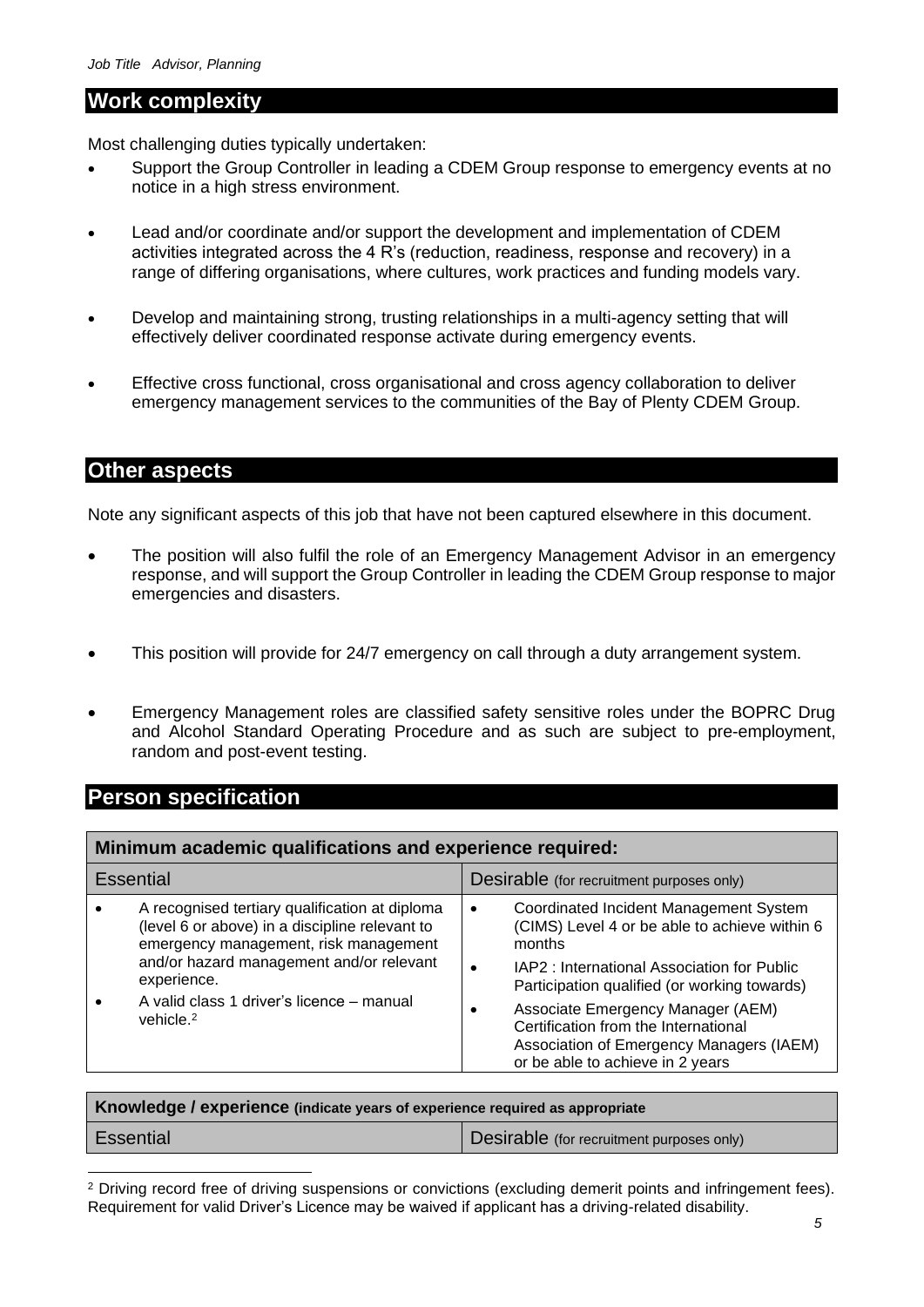| 3-4 years' experience in emergency<br>management, planning or related field<br>Demonstrated experience in relevant project<br>and/or programme management | Knowledge of the Civil Defence Emergency<br>Management Act 2002, National Disaster<br>Resilience Strategy and the National CDEM<br>Plan Order 2015 |
|-----------------------------------------------------------------------------------------------------------------------------------------------------------|----------------------------------------------------------------------------------------------------------------------------------------------------|
| Demonstrated critical thinking, strategic<br>planning, performance monitoring and report<br>writing experience                                            |                                                                                                                                                    |
| High level of computer literacy (including<br>word processing, presentations, spreadsheet<br>and project management applications)                         |                                                                                                                                                    |
| High level of oral and written communication<br>skills                                                                                                    |                                                                                                                                                    |
| Experience working in teams/building<br>effective working relationships                                                                                   |                                                                                                                                                    |

# **Key skills / attributes / job specific competencies**

The following indicates what would typically be expected for this role at a competent level:

| Advanced knowledge | Knowledge and experience of best practice programme/project<br>management techniques                                                                                                       |
|--------------------|--------------------------------------------------------------------------------------------------------------------------------------------------------------------------------------------|
|                    | Ability to resolve issues to ensure programme success                                                                                                                                      |
|                    | Define, document and agree scope in a way that makes it clear for<br>all stakeholders the project/programme outcomes                                                                       |
|                    | Ensuring appropriate quality assurance and risk management<br>processes and policies are in place and operating effectively                                                                |
|                    | Working with others to build a matrix, programme management<br>framework and capability for the Bay of Plenty CDEM Group to<br>help best achieve its broader outcomes                      |
| Working knowledge  | Health and safety legislation and personal H&S obligations<br>$\bullet$                                                                                                                    |
|                    | Ability to operate in an environment of uncertainty and incomplete<br>$\bullet$<br>information and make well-reasoned decisions                                                            |
|                    | Ability to foresee and avoid problems before they occur wherever<br>possible                                                                                                               |
|                    | Knowledge and experience of best practice programme/project<br>management methodologies and techniques to provide sound<br>advice and support to Project Managers and Project Coordinators |
|                    | Drive, energy and determination to move the programme of work<br>forward                                                                                                                   |
|                    | Proactively and assertively managing resources external to the<br>immediate programme (e.g. contractors) to ensure the needs of the<br>programmes and projects are met                     |
|                    | Software - Microsoft Office and Project Management Software                                                                                                                                |
| Awareness          | Community, cultural and political awareness                                                                                                                                                |

## **Personal attributes / key behaviours**

- Has ability to anticipate opportunities and develop strategies to improve effectiveness.
- Is able to lead but also to work effectively as part of a team.
- Solves problems and makes decisions quickly and confidently.
- Operates well under pressure.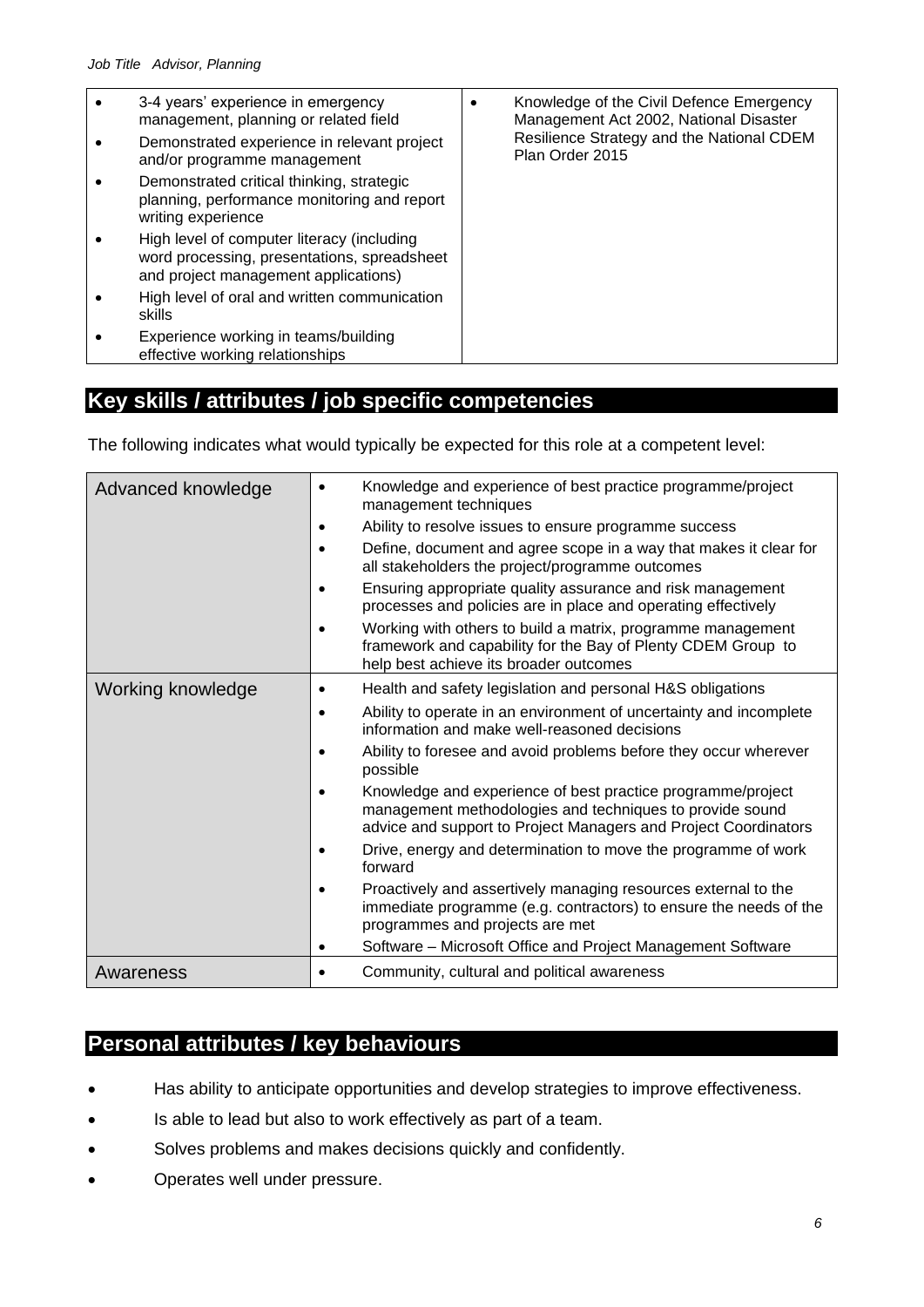#### **Other requirements**

- May require frequent travel within or outside Bay of Plenty CDEM Group.
- Can be required to work outside normal hours sometimes for prolonged periods in response to emergency events.
- May be asked to deploy to other areas of New Zealand to assist with emergency events.

# **Change to job description**

From time to time it may be necessary to consider changes in the job description in response to the changing nature of our work environment. Such changes, including technological requirements or statutory changes, may be initiated by the manager of this job with due consultation with the position holder. This job description should be reviewed as part of the preparation for performance planning for the annual performance cycle.

\_\_\_\_\_\_\_\_\_\_\_\_\_\_\_\_\_\_\_\_\_\_\_\_\_\_\_\_\_\_\_\_\_\_\_\_\_\_\_\_ \_\_\_\_\_\_\_\_\_\_\_\_\_\_\_\_\_\_\_\_\_\_\_\_\_\_\_\_\_\_\_\_

\_\_\_\_\_\_\_\_\_\_\_\_\_\_\_\_\_\_\_\_\_\_\_\_\_\_\_\_\_\_\_\_\_\_\_\_\_\_\_\_ \_\_\_\_\_\_\_\_\_\_\_\_\_\_\_\_\_\_\_\_\_\_\_\_\_\_\_\_\_\_\_\_

#### **Approved:**

Manager **Date** 

**Discussed with incumbent:**

Employee Date